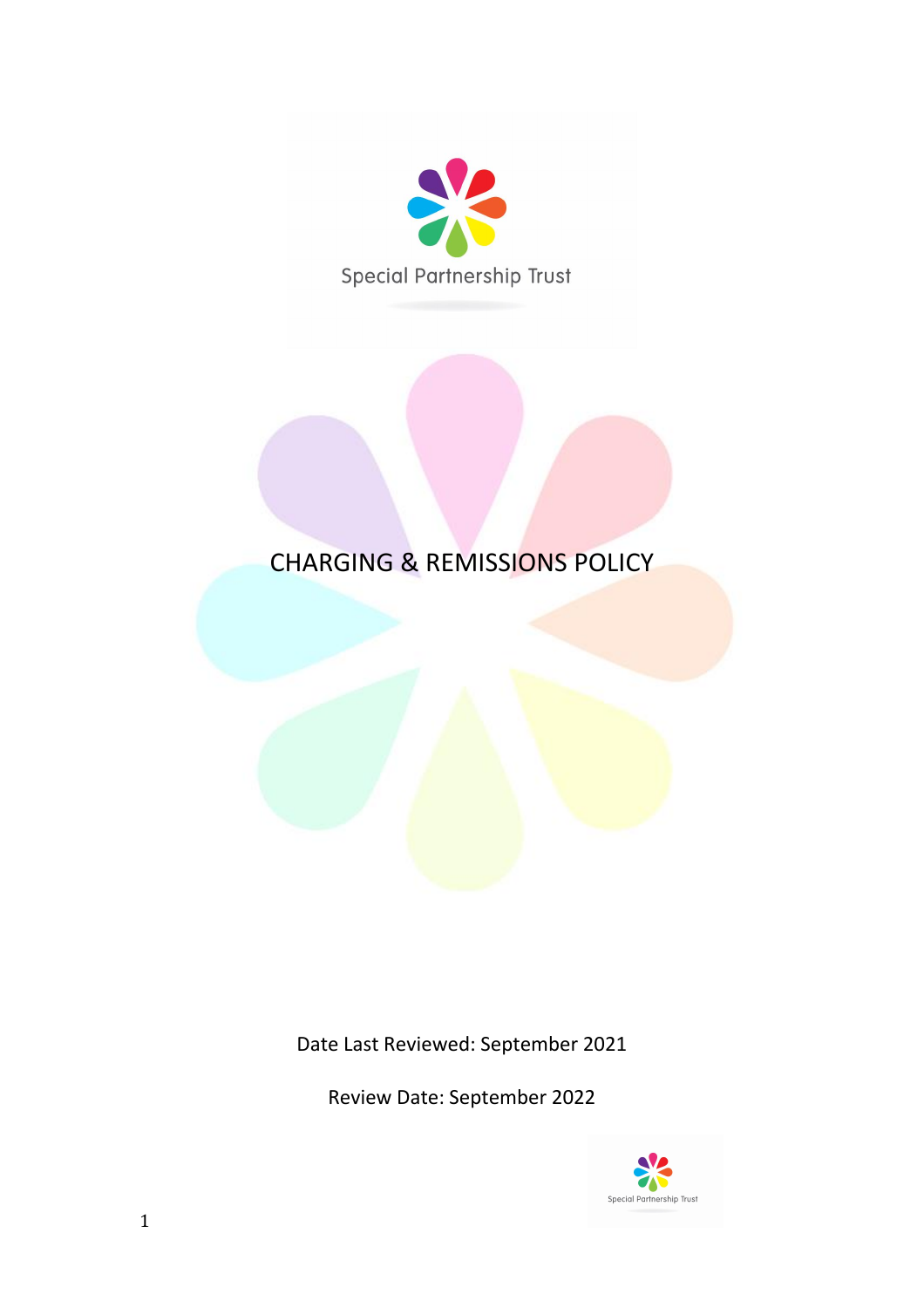# **The Special Partnership Trust - Charging & Remissions Policy**

Our Special Partnership believes that all our pupils should have an equal opportunity to benefit from school activities and visits (curricular and extracurricular) independent of their parents/career's financial means.

We recognize the invaluable contribution that additional activities such as school or class visits to various establishments and educational visitors to the school can make towards the pupils' personal and social education and underpin some of the key aims of curriculum delivery. No activity will be undertaken unless it is considered to be of value to the children.

# **Principles:**

1.1 The principles underlying this policy are as follows:

That education in schools should be free.

That activities offered wholly or mainly during normal school teaching time should be available to all pupils regardless of their parents' ability or willingness to help meet the cost.

That there is no statutory requirement to charge for any form of education, but the school has the discretion to charge for optional activities provided wholly or mainly out of school hours.

The School has the right to invite voluntary contributions for the benefit of the school, or in support of any activity organised by the school, whether during or outside school hours.

# **Purpose:**

2.1 This policy is drawn up in accordance with the requirements of section 457 of the Education Act, 1966 as amended by section 200 of the Education Act 2002.

# **3. Guidelines:**

3.1 The school policy for charging is as follows:

# **3.1.1 No charges will be made for:**

Education provided during school hours (including the supply of any materials, books, instruments or other equipment).

Education provided outside of school hours if it is part of the National Curriculum, or part of the school's basic curriculum for religious education.

Tuition for pupils learning to play musical instruments (or singing) if the tuition is required as part of the National Curriculum.

Education provided on any trip that takes places during school hours.

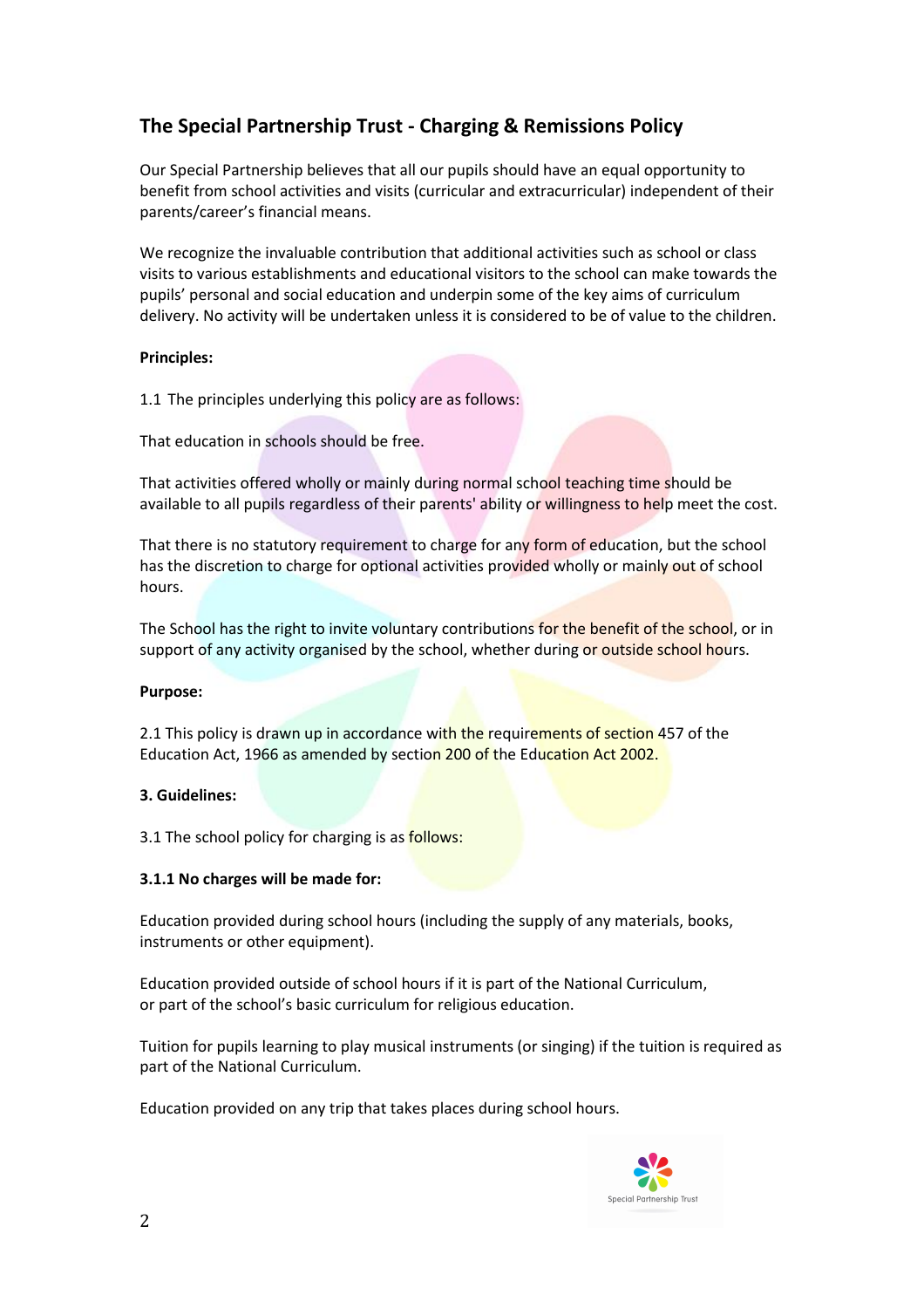Education provided on any trip that takes place outside of school hours if it is part of the National Curriculum, or part of the school's basic curriculum for religious education.

Supply teachers to cover for those teachers who are absent from school accompanying pupils on a residential trip.

Transport provided in connection with an educational trip.

#### **3.1.2 Activities for which charges may be made:**

The School may invite voluntary contributions towards the cost of ingredients, materials and equipment where parents have expressed the wish in advance to have the finished product.

The School may make charges for breakages and damage to property.

The school will charge the full cost to re-sit any prescribed public examination where no further preparation has been provided by the school.

Sums payable by parents for optional extras to which they had agreed, or for board and lodging, are recoverable as civil debts.

#### **Activities outside of school hours:**

Non-residential activities (other than those listed in 3.1.1 above) which take place outside of school hours, but only if the majority of the time spent on that activity takes place outside school hours (time spent on travel counts in this calculation if the travel itself occurs during school hours).

#### **Residential activities:**

Board and lodging costs (but only those costs) of residential trips deemed to take place during school time. However, pupils whose parents are in receipt of certain benefits (see 3.1.4 below) may not be charged for board and lodging costs.

Residential trips deemed to take place outside of school time (other than those activities listed in 3.1.1 above).

#### **Music tuition:**

Music tuition for individuals or groups of up to four pupils.

#### **Voluntary payments:**

Voluntary payments will be sought for activities such as day trips. However, payment will be genuinely voluntary and pupils shall not be excluded because their parents do not pay. Our Special Partnership is firmly committed to equality and diversity, therefore when a school/class educational visit/trip goes ahead, it may include children whose

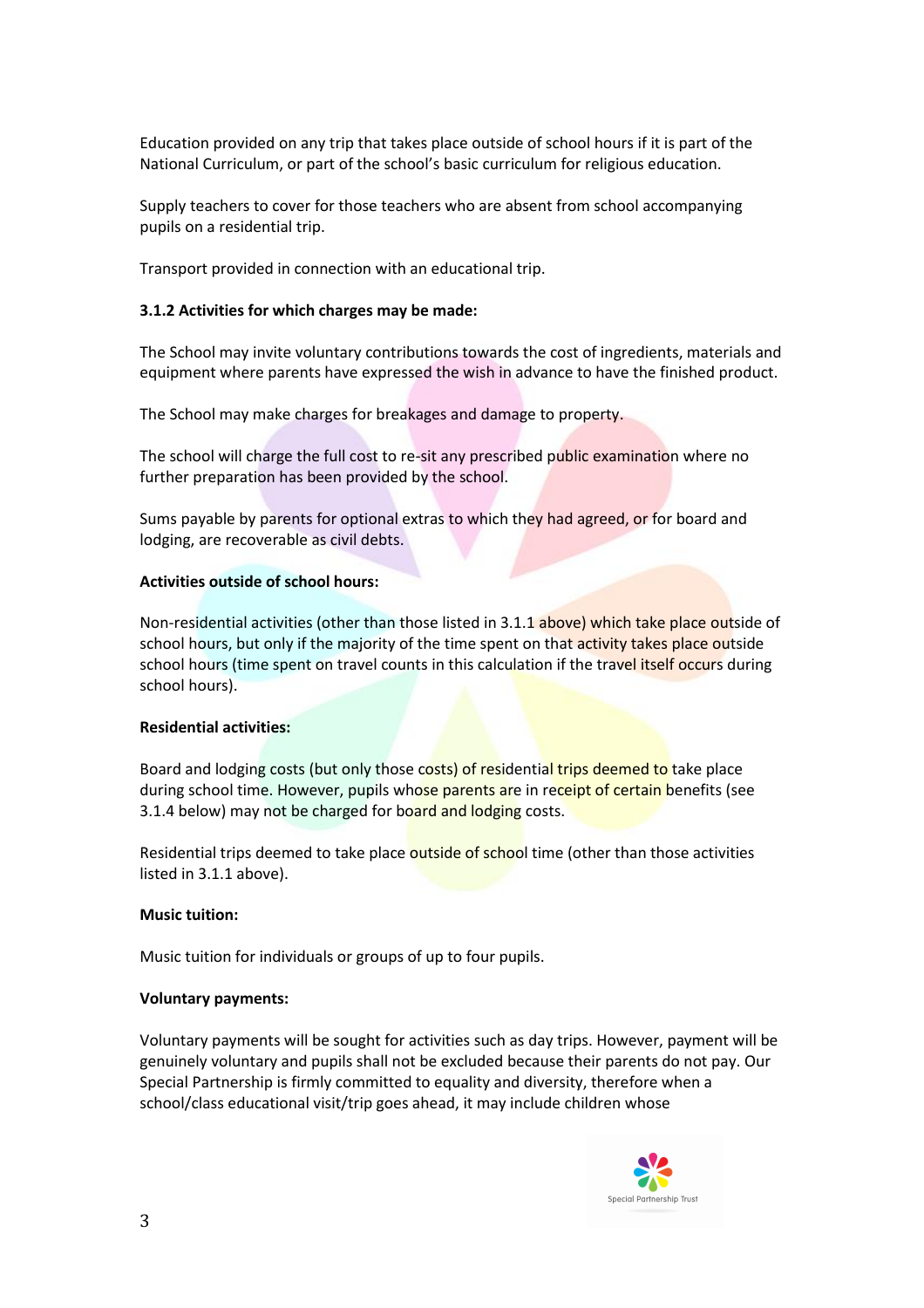parents/careers have not paid any contribution. We do not treat these children differently from any others.

Where necessary, voluntary contributions shall be calculated to include subsidies for lowincome families and travel by accompanying teachers and staff. Where an activity is proposed, it shall be offered to a distinct group such as a class or year group not only those showing a willingness to pay. Charges will be made as indicated below. Parental agreement will be obtained before a charge is made. Activities which can be charged for (with the exception of board and lodging for residential trips) are regarded as "optional extras". Charges will not exceed the actual cost (per pupil) of provision.

Voluntary contributions will be used to:

- support contributions to charities
- ensure that educational visits continue to enrich the curriculum

Parent/careers may therefore be invited to make a voluntary contribution for the following:

- Educational visits/trips which take place outside school hours
- Any activity which takes place during school hours
- Class funds

The responsibility for determining the level of voluntary contribution is delegated to the Head teacher.

| Charges will/may be made for any<br>materials, books, instruments, or<br>equipment where a parent wishes<br>their child to own them.<br>Charges will/may be made for music<br>The cost, or a<br>tuition.<br>proportion of the costs,<br>for teaching staff<br>employed to provide<br>tuition in playing a<br>musical instrument, or<br>singing, where the<br>tuition is an optional | Activity or thing which will, or may<br>be charged for: | Notes:                  | <b>Remitted, or help</b><br>available:                                               |
|-------------------------------------------------------------------------------------------------------------------------------------------------------------------------------------------------------------------------------------------------------------------------------------------------------------------------------------------------------------------------------------|---------------------------------------------------------|-------------------------|--------------------------------------------------------------------------------------|
|                                                                                                                                                                                                                                                                                                                                                                                     |                                                         |                         | None.                                                                                |
| pupil, or groups of up<br>to four pupils.                                                                                                                                                                                                                                                                                                                                           |                                                         | extra for an individual | Remission of fees<br>available for children<br>of parents under<br>Category A below. |

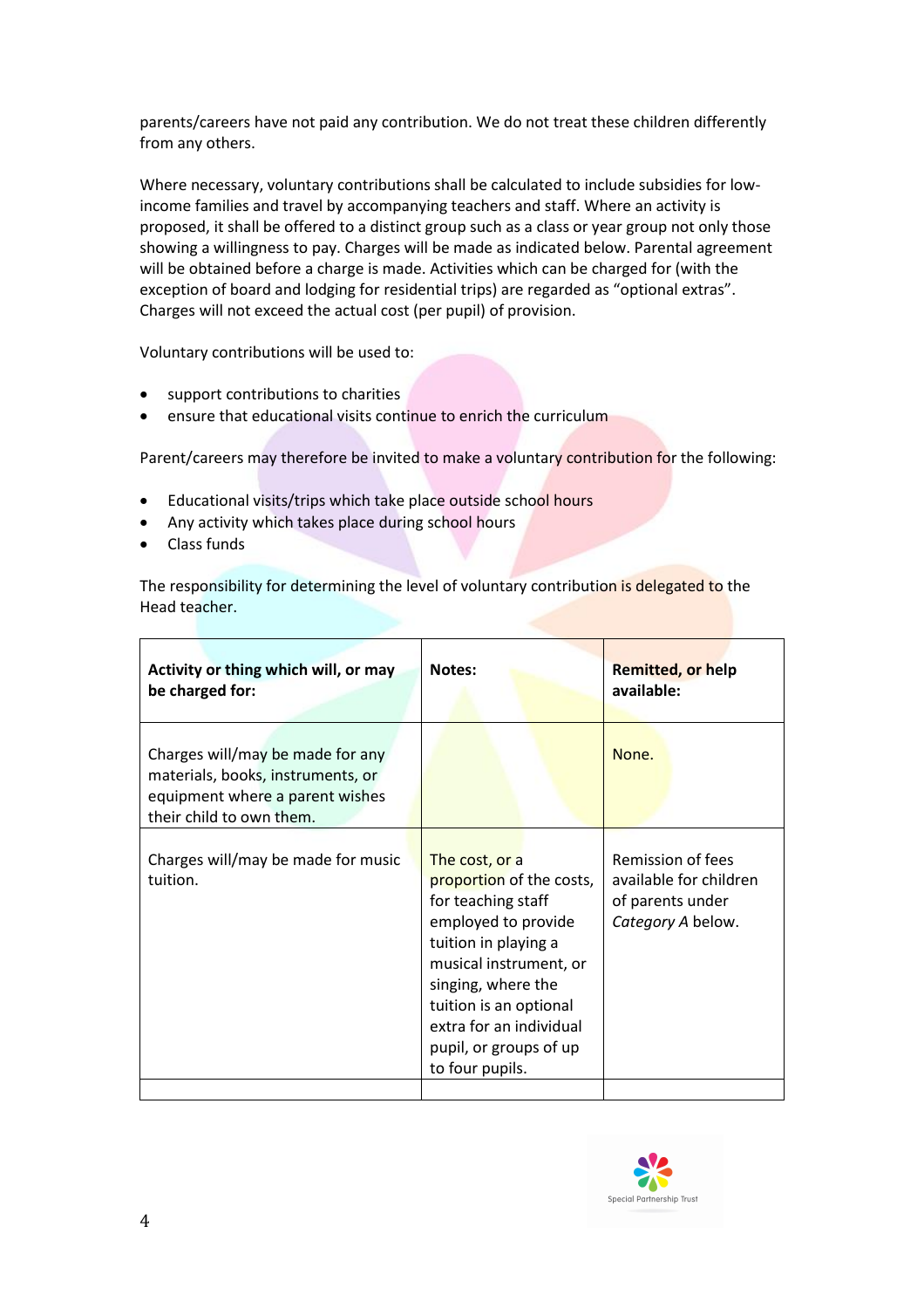| Charges will be made for the board<br>and lodging component of residential<br>trips. | The charge will not<br>exceed the actual cost. | Remission for Category<br>A below. |
|--------------------------------------------------------------------------------------|------------------------------------------------|------------------------------------|
| Clubs                                                                                | Delivered by third<br>parties only.            | None.                              |

# **3.1.3 Families qualifying for remission or help with charges:**

In order to remove financial barriers from disadvantaged pupils, the Trustees have agreed that some activities and visits where charges can legally be made will be offered at no charge, or a reduced charge to pupils of parents in particular circumstances. This remissions policy sets out the circumstances in which charges will be waived. If remission or help is available in relation to particular charge it is indicated in the right-hand column of the table above. Criteria for qualification for remission are given below.

# **3.1.4 Category A: Parents in receipt of**:

a. Income Support.

b. Income-based Jobseekers Allowance.

c. Support under part VI of the Immigration and Asylum Act 1999.

d. Child Tax Credit, provided that Working Tax Credit is not also received and the family's income (as assessed by HMRC) does not exceed the sum currently stated in HMRC rules.

e. Guaranteed State pension.

# **4. Additional considerations:**

The Trustees recognise its responsibility to ensure that the offer of activities and educational visits does not place an unnecessary burden on family finances. To this end we will try to adhere to the following guidelines:

All trips will be notified at least one month in advance.

We have established a system for parents to pay by instalments.

When an opportunity for a trip arises at short notice it will be possible to arrange to pay by instalments beyond the date of the trip.

We acknowledge that offering opportunities on a "first pay, first served" basis discriminates against pupils from families on lower incomes and we will avoid that method of selection where possible.